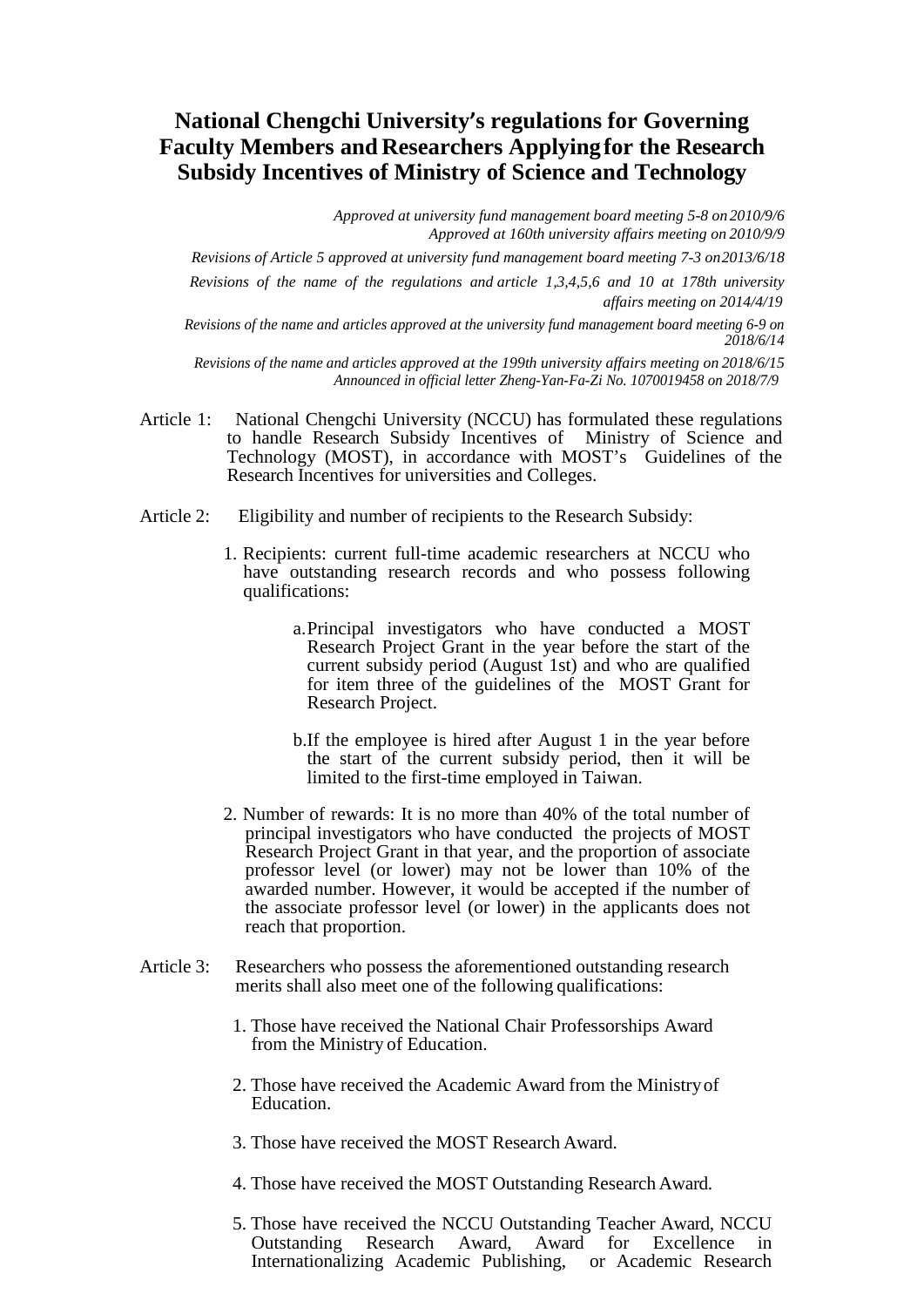Award more than 3 times in total.

- 6. Those have been granted the MOST principal investigator's Monthly Stipend more than 12 times (Including the Category A Research Award before 2002; however, research projects may not be counted more than once towards this total number).
- 7. Those have been the principal investigator for the MOST Project 5 times within 5 years.
- 8. Those have acted as principal investigator in which the projects valued at NT\$5 million or more in the academic research, applied research, cross-discipline research, industrial-academic research, or international cooperation research and possess outstanding performance in five years.
- 9. Those have received the MOST "Ta-You Wu Memorial Award" or other equivalent domestic or international awards in five years.
- 10.Those have had a special achievement and outstanding research performance in the professional field, and have been recommended by their college or research center.
- Article 4: These rewards are based on the results of previous year of the MOST Research Projects obtained by each college and the research centers which are subject to the rules of Article7, Paragraph 1 of the Organization Guidelines of NCCU, and used as a reference for assessing the total amount of funds and number of people awarded for each college and research center. This assessment is determined by the Review Committee in accordance with the record of the applicant's outstanding performance.
- Article 5: As for the deadline, amount and period for applying for the subsidy,<br>The Office of Research And Development (R&D Office) shall assist the academic researcher's application in accordance with the related regulations of MOST and the Subsidy Incentives during the application.
- Article 6: The University shall form a Review Committee to review Subsidy Incentives applications. Members of the committee shall consist of University staff or other scholars recruited by the President, and the principle of avoidance shall be observed.
- Article 7: Monthly payment of the Subsidy Incentives:
	- 1. Chair Professors: Original academic research subsidy plus NT\$10,000; however for those who began their employment at NCCU from the 2018 academic year, their research subsidy shall be their original academic research subsidy plus NT\$5,000.
	- 2. Distinguished Professors (Distinguished Research Fellows): Original subsidy plus NT\$10,000; however for those who began their employment at NCCU from the 2018 academic year, their resarch subsidy shall be the original academic research subsidy plus NT\$5,000.
	- 3. Other academic research fellows: the subsidy would be NT\$12,000 per month.
	- 4. The monthly subsidy incentive of research faculty who are employed within three years with professorial level (including